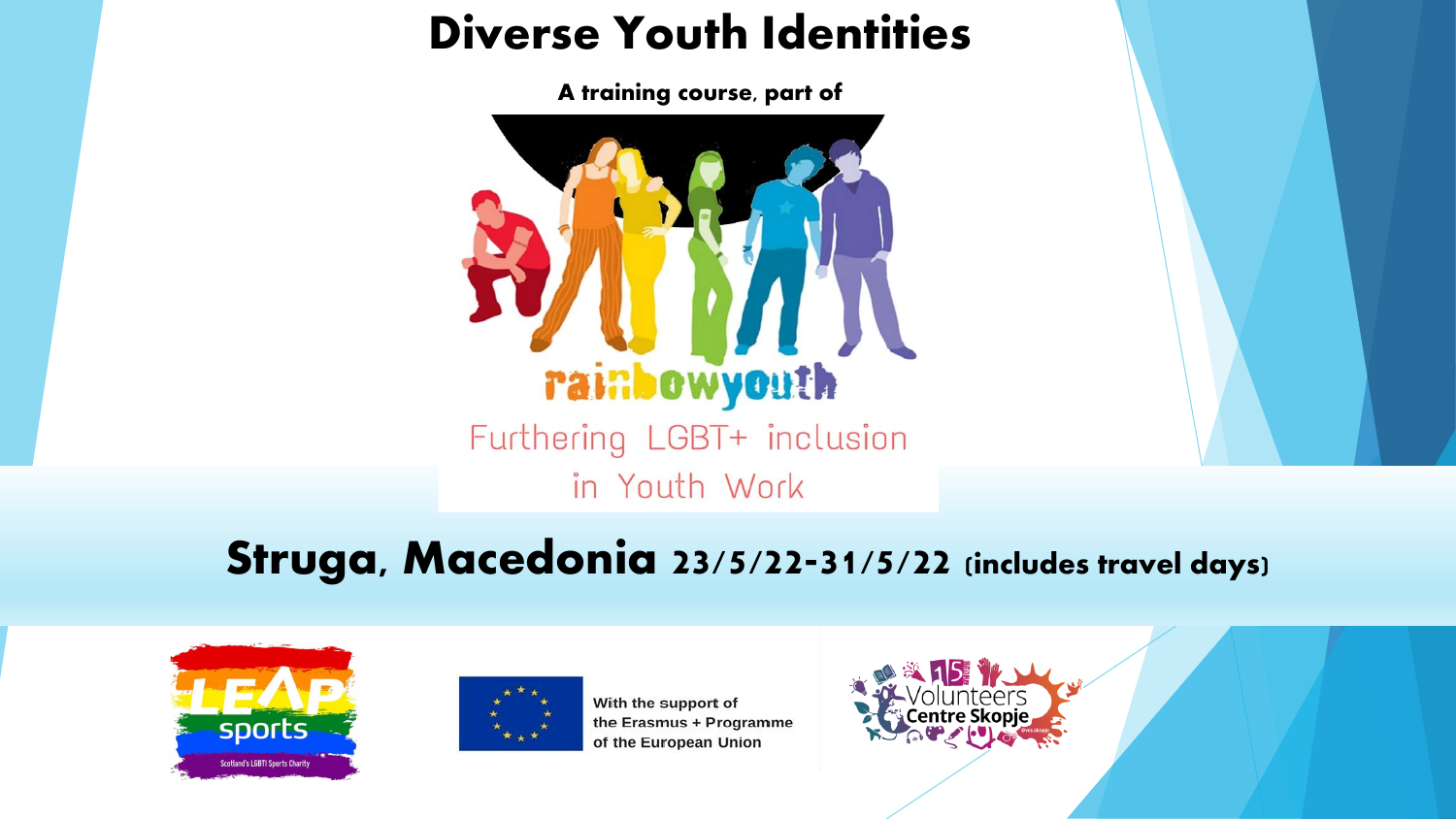**Diverse Youth Identities Training Course** *part of the Rainbow Youth Project 2020-2-UK01-KA105-079651*

**A training course on working with the topics of sexual orientation, gender identity and expression, and sex characteristics in youth work**

**Project type:** Erasmus+ Key Action 1. Mobility of Youth Workers. Youth Workers' Training & Networking

**Activities:** Training event for youth workers

**Location:** Struga, Macedonia 23-31/05/2022 (includes travel days)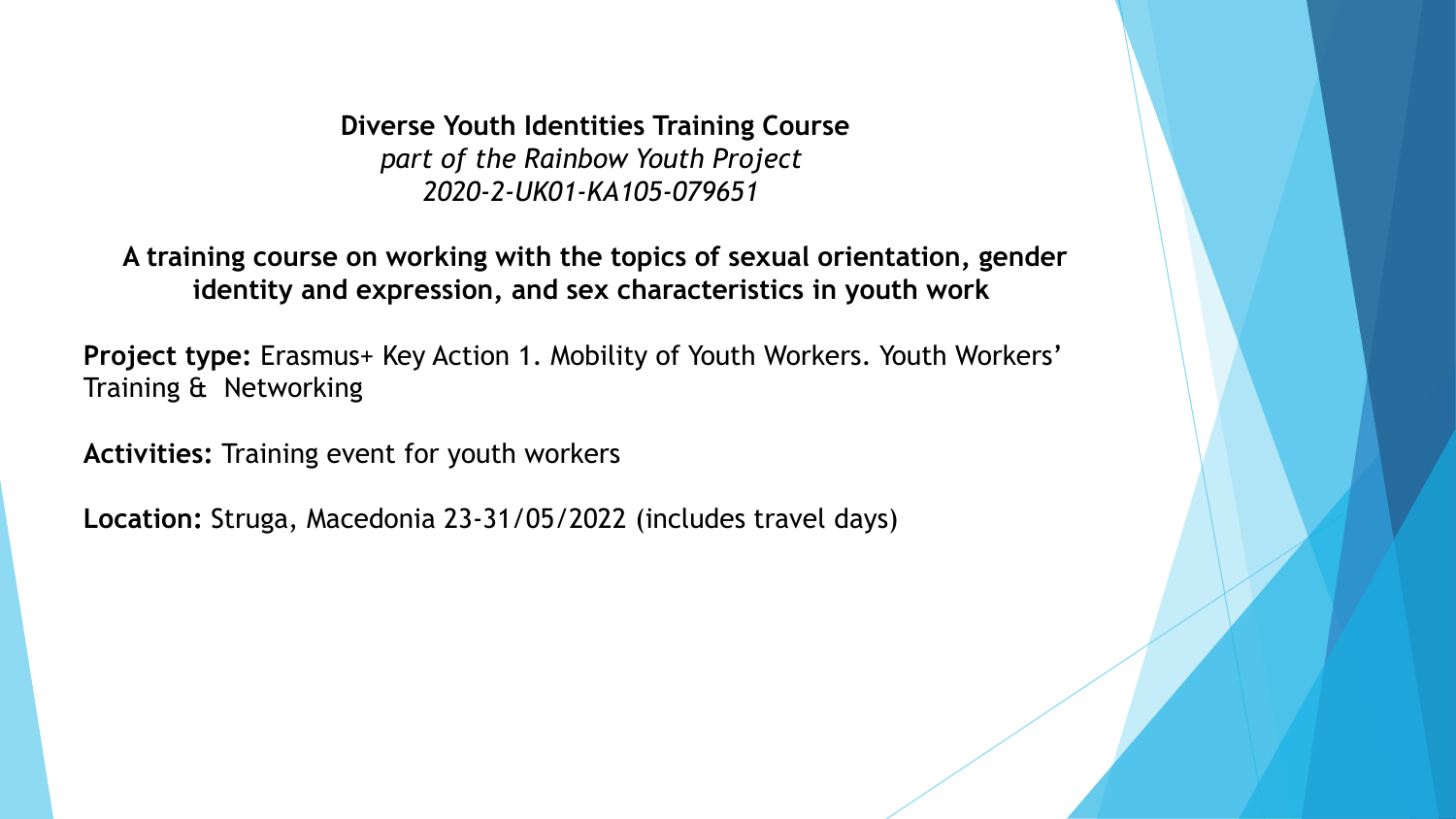# **Context**

The project is addressed to youth organisations who are interested to develop youth workers/leaders competences in the field of sexual orientation, gender identity and expression, and sex characteristics (SOGIESC\*) to give them proper tools and methods to support young people who might identify as lesbian, gay, bisexual, transgender, intersex, queer or other diverse identities (LGBTIQ+).

The training course will promote and enable accessible and inclusive youth work, and develop practice of youth workers. The training course will also provide an opportunity to build relationships and to help youth workers to network with youth work practitioners from across Europe.

#### **Objectives**

- To provide the necessary competences to include a positive approach to SOGIESCin youth work practice.
- To explore the specificities and challenges of working with LGBTIQ+ young people in education settings and European activities.
- To look at the difficulties that LGBTIQ+ young people face and how practitioners can became facilitators for positive change or
- To offer a space for inquiry and personal growth of participants.
- To raise awareness and acceptance of LGBTIQ+ people across the European Union
- To support key actors responsible to promote and advance equal rights for LGBTIQ+ people in the EU
- To use Erasmus+ programme as a tool to carry out projects that promote LGBTIQ+ inclusion, human rights and equality

*\*SOGIESC is a human rights term used by the Council of Europe*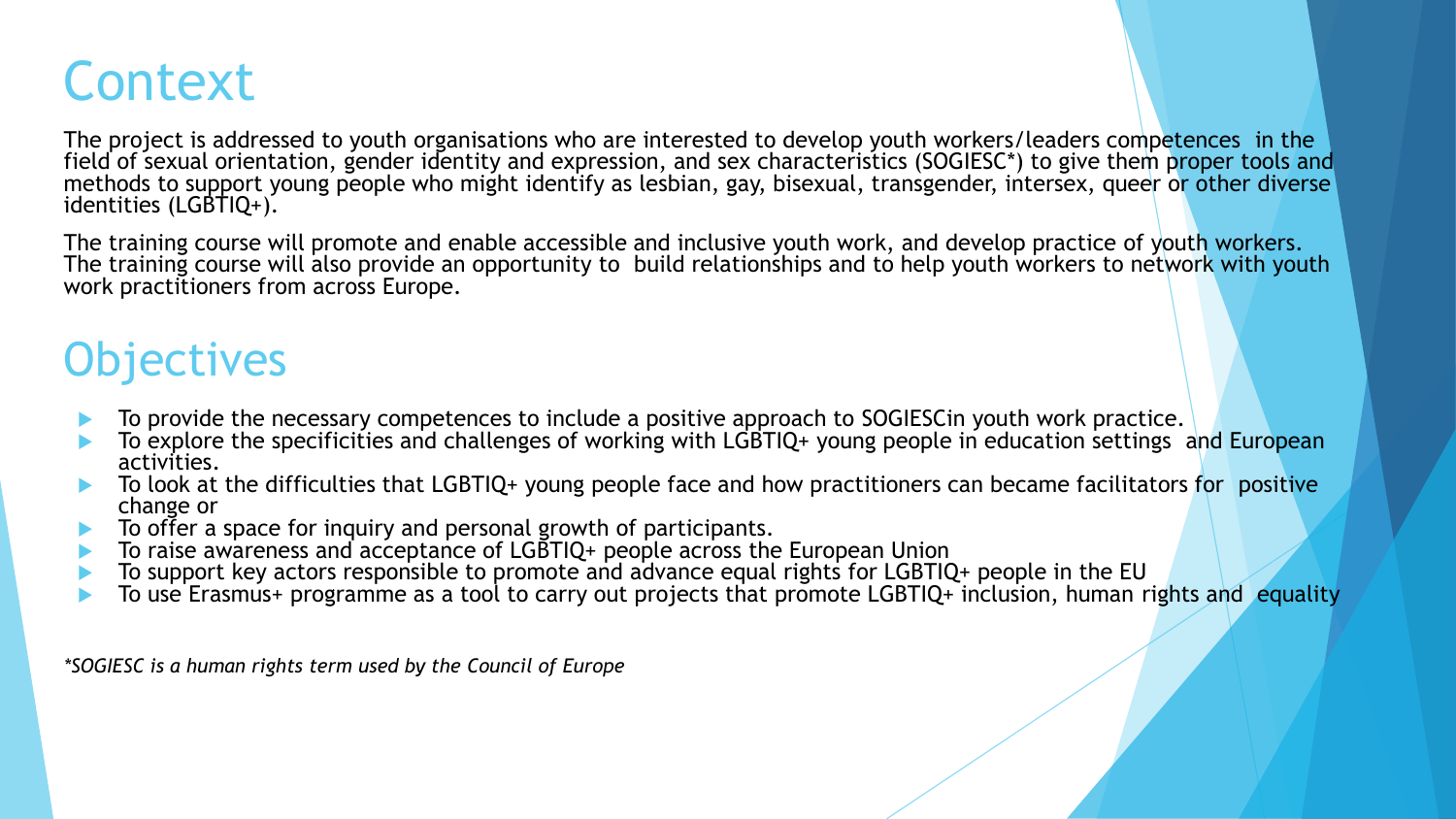## Methods

- The course methodology in this training is based on experiential learning and nonformal education, in an atmosphere where participants can learn from each other (peer learning) and feel empowered to share their experiences, and critically examine their practice.
- Some sessions will be worked in small groups and the theoretical topics both in plenary and small group. Spaces for participants to share experiences will be provided in order for the participants to be more actively involved in the course.
- Additionally online and live interviews, videos, graphic facilitation and storytelling methods, and open space activities, will support the flow of the Training Course.
- Practitioner reflection and planning time will be built in within peer groups and individually.

# Participant Profile

- Educators (youth workers, youth leaders, teachers, other professionals, peer educators etc) who want to know more about the inclusion of LGBTIQ+ young people in their activities.
- This course is not aimed at those who already have extensive knowledge of LGBTIQ+ issues.
- 18+
- Able to work in English
- Can make concrete commitments to take forward the learning in your own organisation or community or setting.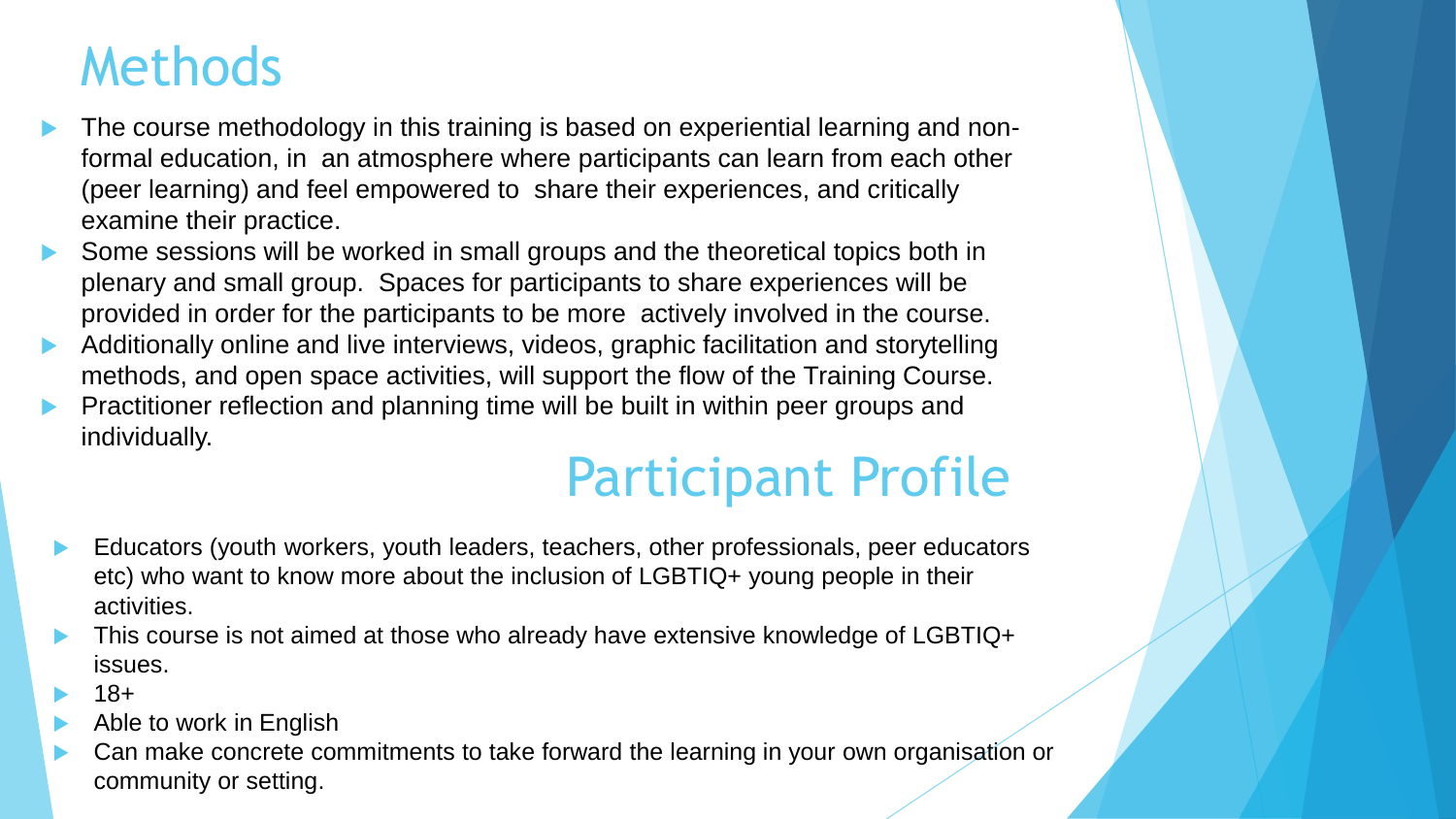# Participating organisations

| <b>ORGANISATION</b>                                              | <b>COUNTRY</b>  | #of PERSON     | MAX. TRAVEL BUDGET PER<br><b>PERSON</b> |
|------------------------------------------------------------------|-----------------|----------------|-----------------------------------------|
| <b>LEAP SPORTS SCOTLAND</b>                                      | Scotland, UK    | $\overline{4}$ | €360                                    |
| SDRUZHENIE WALK TOGETHER                                         | <b>Bulgaria</b> | $\overline{2}$ | €180                                    |
| UNITED SOCIETIES OF BALKANS                                      | Greece          | $\overline{2}$ | €180                                    |
| Asociacija "Aktyvus jaunimas"                                    | Lithuania       | $\overline{2}$ | €275                                    |
| Mediterranean Forum For Social Development                       | Morocco         | $\overline{2}$ | €360                                    |
| ASSOCIATION FOR VOLUNTEERISM VOLONTERSKI CENTAR<br><b>SKOPJE</b> | Macedonia       | 5              | €180                                    |
| <b>ASOCIATIA GEYC</b>                                            | Romania         | $\overline{2}$ | €275                                    |
| <b>ASOCIATIA BEYOND</b>                                          | Romania         | $\mathbf{2}$   | €275                                    |
| YOUTHFULLY YOURS SK                                              | Slovakia        | $\overline{2}$ | €275                                    |
| ASOCIACION MUNDUS - UN MUNDO A TUS PIES                          | Spain           | $\overline{2}$ | €275                                    |
| Youth Beyond Borders Association                                 | Turkey          | $\overline{2}$ | €275                                    |
| Pi Youth Association                                             | Turkey          | $\overline{2}$ | €275                                    |
| NGO "Non-formal education for youth"                             | <b>Ukraine</b>  | $\overline{2}$ | €275                                    |
| Civic Organization "Active Youth Community"                      | <b>Ukraine</b>  | $\overline{2}$ | €275                                    |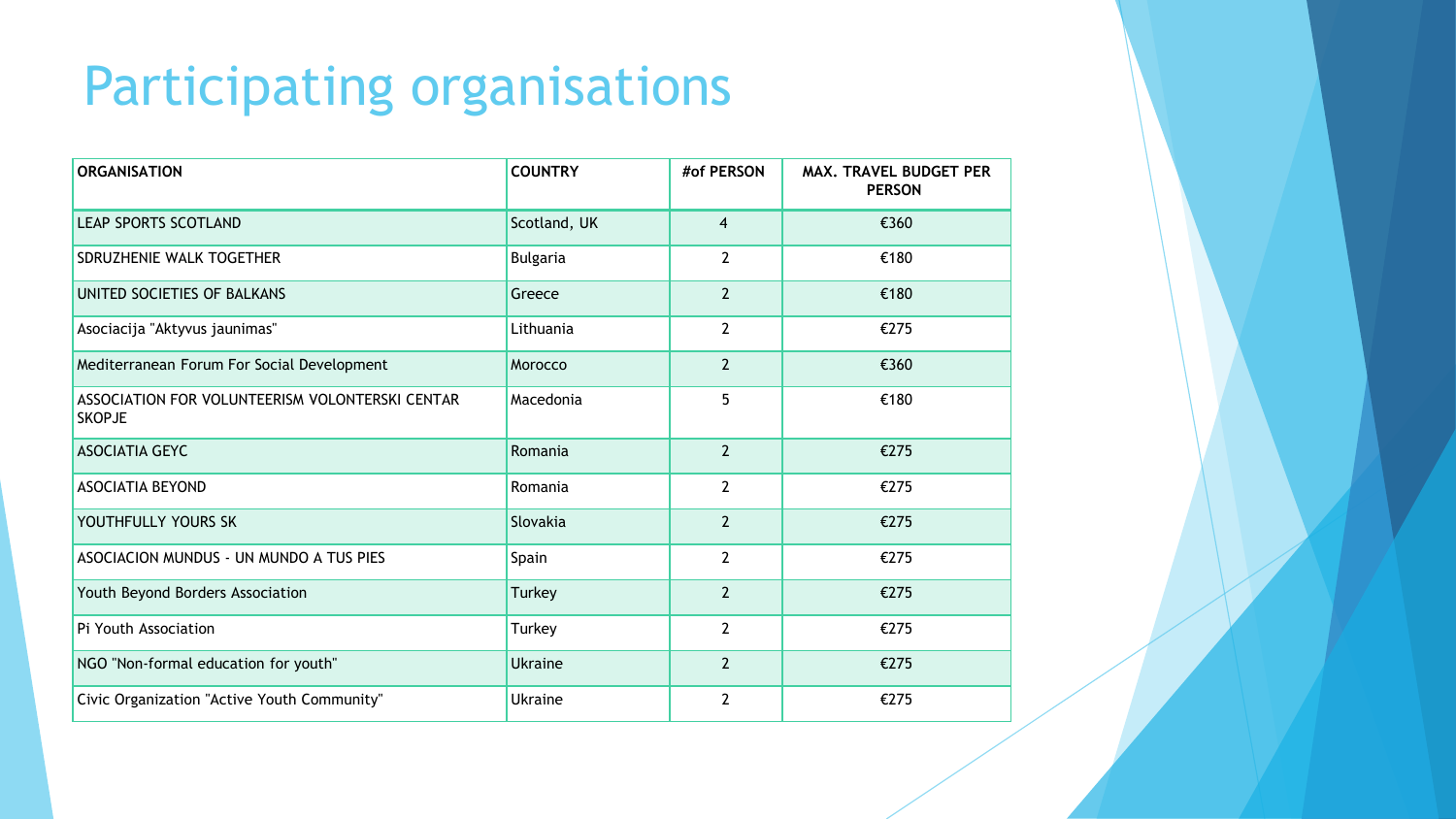

#### Location

Training course will be held in Struga, town situated in the south of Macedonia, at the Ohrid lake.

#### Venue and Accommodation

- **Participants will be staying in Hotel Solferino through the whole** duration of the project. Sleeping area, activity rooms and the restaurant are all in the territory of the hotel. All meals provided as part of the project.
- **EXECUTE:** Rooms for 2-3 people will be provided for participants. Toiletries will be provided as well. Wi-Fi works in all the facilities of the hotel

Address: Partizanska, Struga

How to get to the venue

 $\blacktriangleright$ 

**Macedonia has 2 airports, Skopje (SKP) and Ohrid (OHD). From Ohrid** Airport you can get to Struga in 15 min by taxi. From Skopje Airport you can take a taxi (20e) or bus (3e) to Skopje Transport Centre. From there you can buy a bus ticket to Struga (8-10e). ▶

Struga is located around 3 hours drive from Skopje. The town has no airport or railway, so you can reach it only by bus or car. From the main bus station you can reach the hotel by taxi (1-2e)

If you arrive at the bus stop nearby the hotel DRIM, you are in the center of the city and only 10 minutes walk away from the hotel Solferino.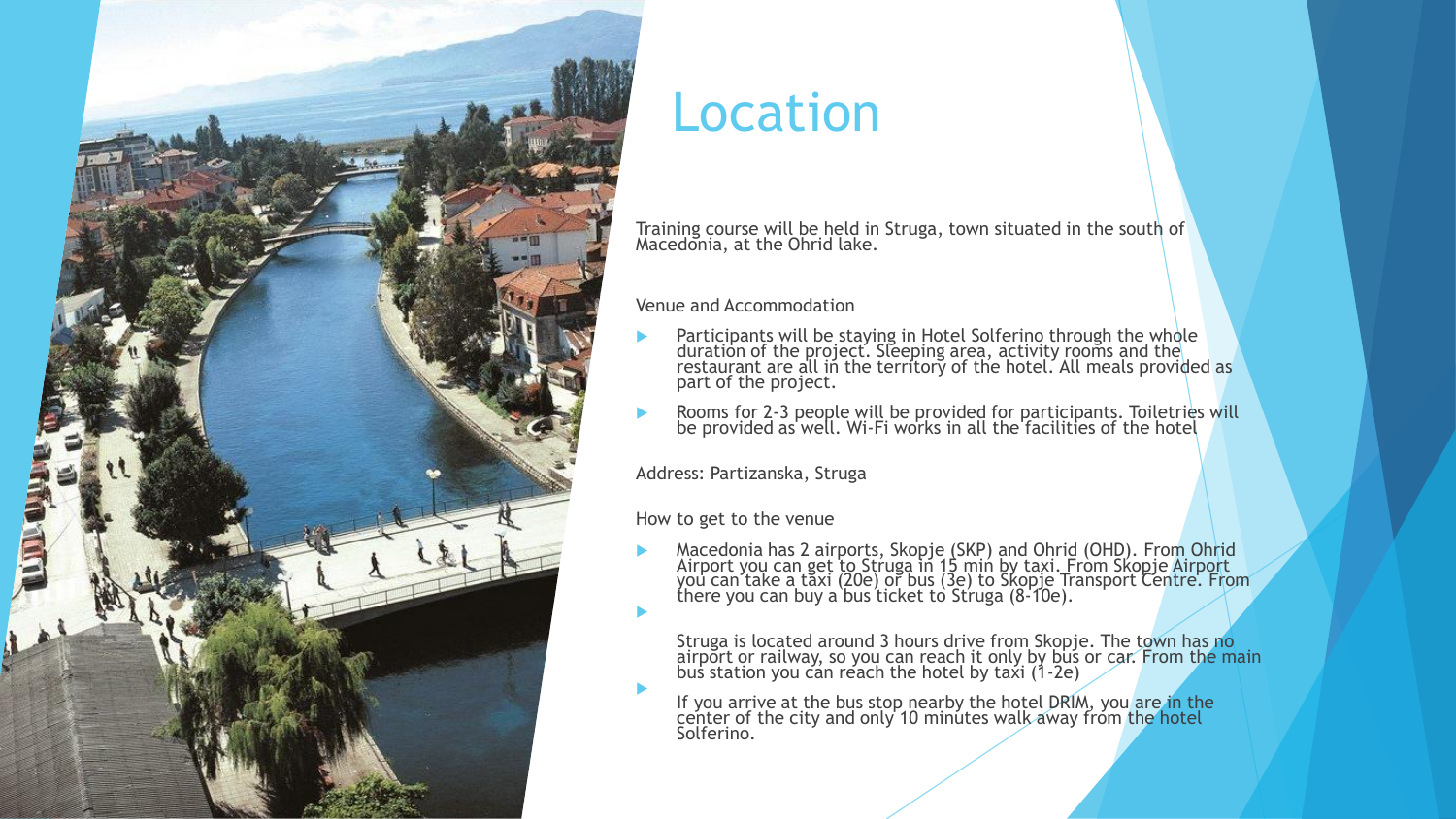### Finance, insurance and reimbursement

- This project is funded by the Erasmus+ programme allowing us to cover transportation, accommodation, food and training costs for the selected participants. Travel will only be paid up to the maximum amount in the previous table.
- There is a contribution fee of  $\epsilon$ 20 which will be deducted from the reimbursement of travel costs although this can be waived in some circumstances.
- Reimbursement of travel costs can take up to one month to complete, but usually much more quickly if all paperwork is in order and travel costs have been approved by us in advance (so consult with us before booking).
- Participants should use the cheapest means of travel and booking direct with airlines is always recommended. Flight tickets must be accompanied by boarding passes for reimbursement. PDF documents and scans of documents are ok, but photographs are not.
- It is possible to stay up to maximum 2 days before and/or after the training course at the participants own expense and responsibility providing that the travel costs are not higher than the dates set.
- Participants are expected to ensure that they have health insurance in place.
- At the time of writing there are no additional covid-19 requirements or restrictions but we will keep participants updated of this as we progress.